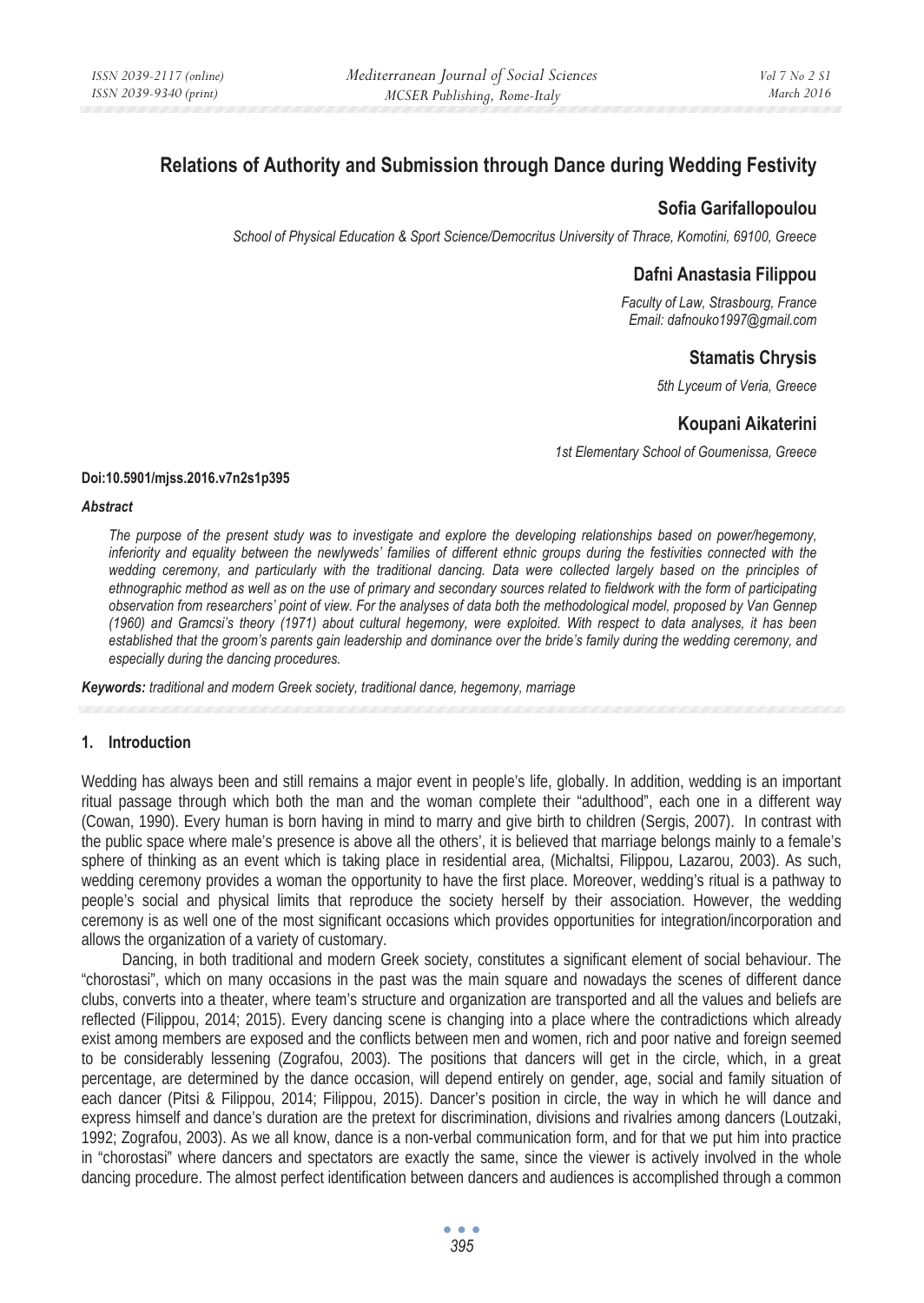aesthetic code that every community has chosen to adopt and which is nothing more than community's dancing identity. Even until today, marriage is a dancing circumstance where people dance in a traditional way, since according to Lamet (1980) the custom, with its wide sociological sense, is the reason that pushes people to dance traditionally at weddings, even today. The same applies to the members of the Greek society and especially for those living in small communities i.e., a village. Generally, during the wedding ceremony which takes place in a Greek village, the participation of newlywed's extended family and relatives, as well as of the inhabitants of their community, is usually universal. This participation has a dual purpose. In the first place, by engagement in the wedding's ritual and festivity procedures, the gests honor the couple by expressing among others feelings of joy, happiness, gratitude etc. Secondly, they exploit the opportunity of having plainly fun.

The aim of the present study was to investigate the developing relationships between the newlyweds' families during the wedding ceremony between a Sarakatsan man and a woman from Asia Minor with a best man from Thessaly. Furthermore, to examine the kinds of social relations, and relations based on power/hegemony, inferiority and equality, which are noticed during the traditional dance that is taking place in the occasion of a marriage among people of different ethnic groups.

## **2. Collection of Ethnographic Data**

Data's collection was based largely on the principles of ethnographic method as well as on the use of primary and secondary sources. Primary sources are related to fieldwork with in the form of participating observation from the researchers' point of view (Gefou-Madianou, 1999; Lydaki, 2001), which was based on: a. semi-structural or completely unstructured interview (Filias, 1993), in other words on data's highly accumulation by focusing on informers' testimonies, whose memory is proved to be perfectly strong when it has to do with experiential situations (Thompson, 2002) and b. on wedding feast's observation and recording.

Alongside the primary sources, secondary sources were studied as well. Data's collection from secondary sources was based on archival ethnographic research (Gefou-Madianou, 1999), which contributed to utilize all the necessary and useful information for research's needs.

## **3. The Rites of Passage and Theory of Cultural Hegemony**

For data's analysis are being exploited both the methodological model proposed by Van Gennep (1960) and Gramcsi's theory (1971) about cultural hegemony. After a deep studying of French traditional culture, Van Gennep's (1960) model that all traditions, including marriage as well, show up a triple structure. This model consisted of: a. The preliminal rites, separation's phase, which are designed in order to cut off individual from its previous situation b. The liminal (or threshold) rites, liminality's phase, during which one has left one place or state but has not yet entered or joined the next and c. The rites of incorporations, incorporation's/integration's phase, which aimed to integrate each person into his/her new social situation.

According to Sergis (2007), in an imaginary level, marriage would have surely been a "war event", if we take in mind that between the newlyweds' families there is an unsung competition about which family will keep on doing all the established customs and on the other hand about which one will do that more richly in a way that she will finally get round to dominate the other one. Gramcsi (1971) called that domination "hegemony" and the ascendant "hegemon/governor". But the word "hegemon" has a double meaning. On the one hand it's meaning the person who is managing to control and limit people's behaviour and on the other hand the one who guides and directs all others. A good leader is the one who combines these two concepts without using violent methods of enforcement.

According to Gramcsi (1971) hegemony/leadership is the dominance which is achieved more by acquiescence rather than by violent behaviour from the one side over the other. It is accomplished through multifarious channels on which society's institutions are based to form their cognitive and psychological structures, by which people perceive and evaluate the problematic social reality. In other words, a group of people or a social class could have been dominated to another group or class by using every day practices and all the common beliefs of these groups, such as their culture, since according to Kapsomenos (2010) the culture represent the total perception of each society about human, nature and world in general. So, it is the system above all the others which is including and prioritising all expressions of material and spiritual life of peoples. This enforcement is carried out by sovereignty's acceptance from each society and through her assimilation in a violent way or not, as it is mentioned above.

Moreover, Gramcsi attributes (1971) this acceptance and consensus to the power of consciousness and ideology and he believes that the system's real power there is not in the ruling class's violence or in the state's restrictive power,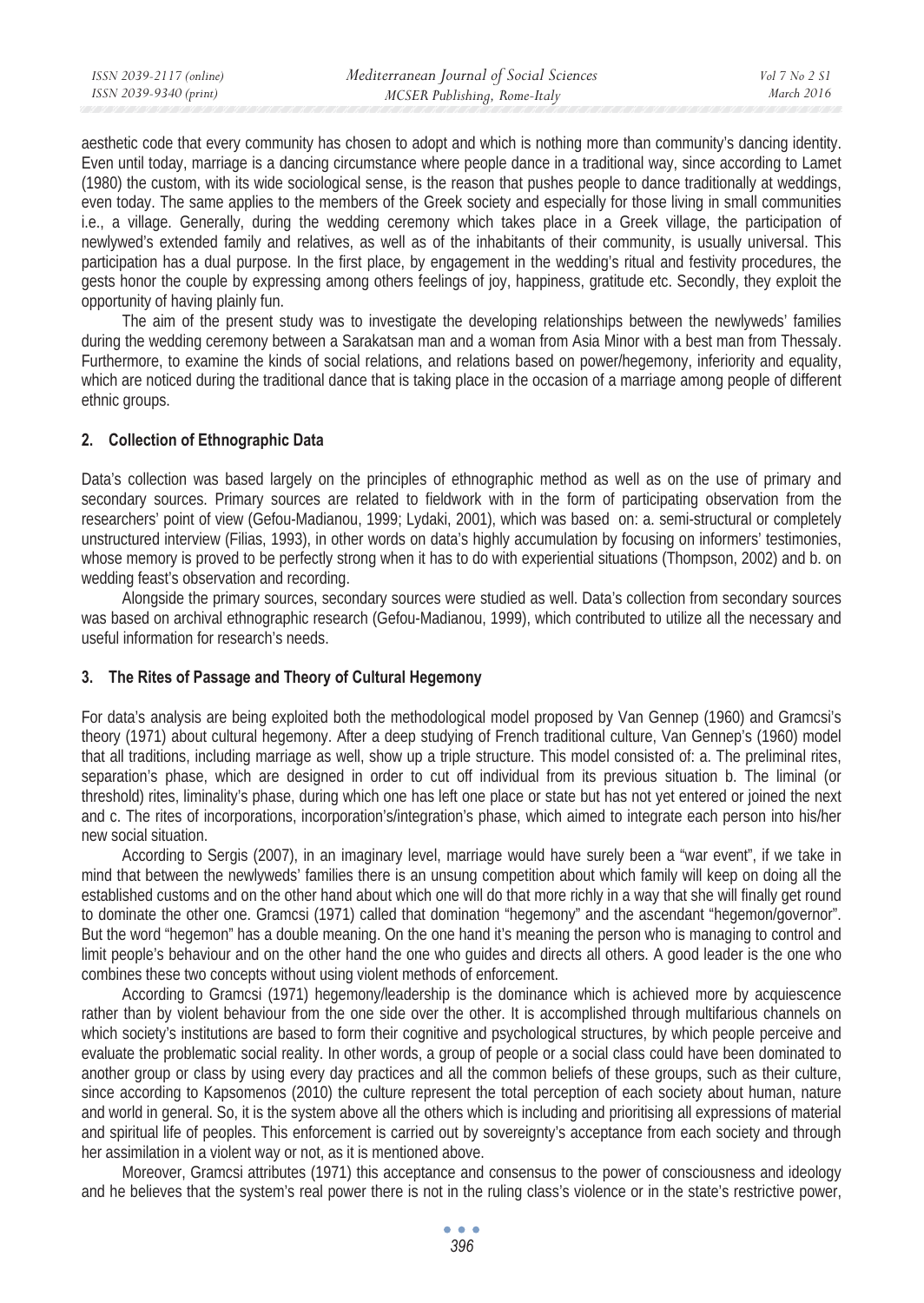but in the acceptance of a "worldview" which belongs to dominants, by all the incipient. Ruling class's philosophy goes through a whole web of complicated popularizations, exposed as "common sense": this is majority's philosophy who accepts morality, customs and community's institutionalized behaviour (Campbell, 1964).

This study's interest is gathered in marriage's third phase that i.e. of integration, which includes the wedding table set out on newlyweds' relatives and friends. The wedding table's presentation is the most important of all the other wedding customs since at that time some of the most important wedding's messages are being relayed.

### **4. Results – Discussion**

The time is ten on a Saturday night. The entire guest, All the guests, almost 600 people from both groom's and bride's sides, have already taken their seats in the center, which is customary in wedding parties. It is more than obvious that groom's guests outnumber those of the bride. There are also representatives from Panhellenic Federation of Sarakatsanoi as the groom's guests. In the restaurant's center, in front of dance floor, the bridal table has been placed, where the newlyweds' and best man's relatives have already taken their seats, waiting for the newlyweds to arrive. The groom's guests are sitting at tables on the right side of the orchestra and the bride's from on the left. Background music, of the newlywed's choice, is consisting solely of Sarakatsans' songs.

Shortly afterwards the background music changes and the sound of a foreign song is heard and all the guests started to applaud. Then the newlyweds, accompanied by the best man move to the centre of the dance floor where a tripod with the wedding cake has set up. During wedding cake's cutting ceremony the same foreign music can be heard. The couple's first dance is then performed with the song "Strangers in the Night». There is no one in the dance floor, yet, rather than the newlywed couple. After its first dance, the couple is going to bridal table, next to their relatives.

The orchestra and singers then sit down and after wishing the newlyweds all the best the orchestra begins to play the song "Orea pou einai I nifi mas/How beautiful is our bride" during which only people coming from bridal table are dancing. Dancers' arrangement is the following: bride, groom and best man are holding the first three places. They are followed by groom's parents, bride's parents and brother. After they have done some circles, groom's father moved apart the circle and he's now coming close to the bride. He's draping her dress with money. The same thing is immediately being done by his wife and bride's parents, brother and guests in the end. That is called as "bride's treat". While the "treat" is continuing, the song that is heard is "The house that we're coming today". The bride is still in the first place of the circle while all the rest are remaining at their positions. All the guests in order get up and "treat" the bride for a long time.

It is now groom's turn to dance in the first place. He has chosen to dance "Tsamikos" with the song "The youth age". Only his father donates him money, no one else. He's dancing, with the same relatives. A short time after, a group with a flag (Flamburas<sup>1</sup>) in their hand enter the dance floor. They are groom's friends (bratimia) together with members from Panhellenic Federation of Sarakatsanoi. They give the groom the Flamburo and he continues to dance while holding it up. During groom's dance, the group is clapping in circle's centre.

It is then the turn of newlyweds' parents to dance with their children. So, the groom's mother starts the bride dancing with "Syrtos" and her boy with "Tsamikos". After that, his father is dancing a Sarakatsan's dance with the bride and "Katsa", another Sarakatsan dance, with the groom. The bride's parents are dancing with both the newlyweds "Syrtos" from Asia Minor – a dance from their cultural group. However, her brother is dancing "Syrtos with three steps", a dance which belongs to Thessaly's and Epirus' dancing repertoire.

Finally there is a dance for newlyweds' relatives. The strange thing is that they are dancing separately. In other words, when groom's relatives are dancing, no one from the bride's side is dancing. However, when is the turn of bride's relatives to dance, some of the groom's family join in dancing with them. The groom's relatives' repertoire consisted only of Sarakatsans' dances, whereas the bride's relatives' repertoire is a mix of Asia Minor's and Islands' "Syrtos", "Beratia" and a Thessalian's song named "Bikan ta gidia sto mandri".

After bride's relatives have finished their dance, it is the turn of official guests to dance. So, the singer invites groom's closed friends to dance. These are members of Panhellenic Federation of Sarakatsanoi, and as it was expected, their songs and dances are from Sarakatsan's repertoire and in particular dances such as "Tsamikos", "Katsa" and "Syrtos with three steps".

That marks the end of official bridal celebration, since according to groom's father's words "Beyond doubt, the real feast had finished when our relatives and guests stopped dancing. After that, everyone else made his choice about several dances".

*<sup>1</sup>Flamburas is the flag of the wedding and consists of the pole and flag. The pole is made of wood, usually cornel, and symbolizes the robust of bride and groom and their descendants. In cross nailed three apples or pomegranates which symbolized love and fertility.*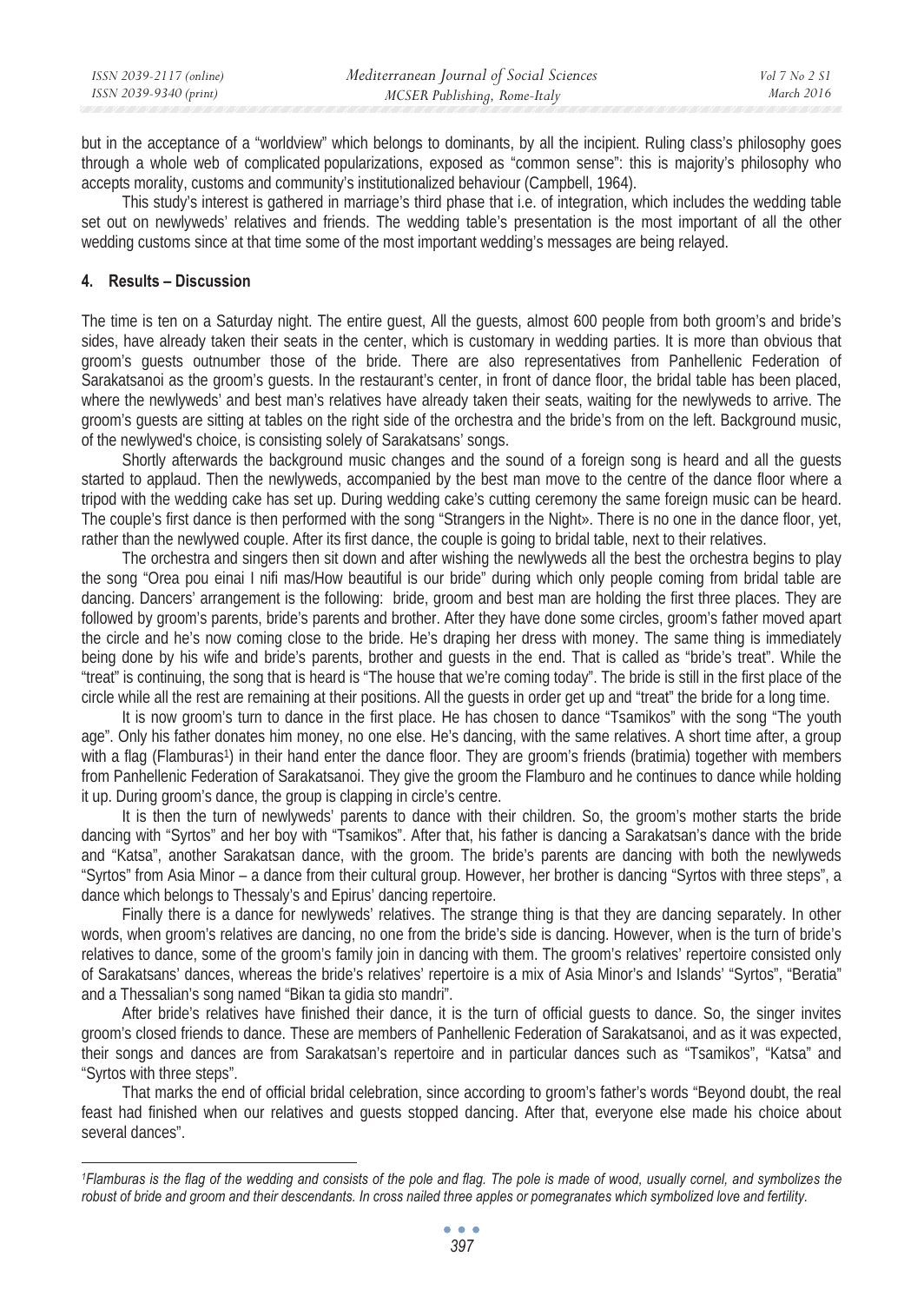The bride danced "Zagorisio", a dance from her husband's cultural group. Apart from this, she danced "Zeibekiko" alongside with her husband and her mother.

All in all, we can see that during the whole night, Sarakatsans have been dancing much more time than the relatives from bride's family. The groom's family and their guests have been dancing for one hour and twenty minutes and bride's only forty minutes.

Mr. K., the groom's father, was clear and assertive: "As the groom's parents, we have helped the couple with songs' choice. We have the right to do so and not the other family, because we are Sarakatsans. We don't look down on the others but we believe that even the song that our bride has danced to wasn't of her side, it was the dance that all the brides used to dance with great honor".

From what Mr. K. has said, it's obvious that groom's family wanted to have the whole feast under their control and to organize the wedding according to their own desires, without taking into account bride's family's wishes. As well as that, they didn't even ask the other family about the wedding's dancing repertoire neither did they have a conversation about them with them about the orchestra or the singer, but they ordered the dances without consulting them. Even though the bride's family wasn't consulted, none of them behaved negatively, because all the songs were similar and didn't detract from the celebrations. When it comes to the bride's parents, not only did they not react adversely to dances' repertoire, but they accepted as it as it was organized by the other family. Perhaps, they did so because of the prevailing view that "groom is defining the marriage details", which exist in traditional societies. That view seems to agree with Williams' one (1977:112): "The already lived hegemony is always a process. There is not a system of structure, only when it comes to analytical purposes. It is a vibrant group of experiences, relationships, and activities, with specific and changing pressures and limits. Williams' view is confirmed by what groom's parents keep on saying below: "songs like those were played because bride's relatives aren't only from Asia Minor but from Thessaly (Karagounides) and other cultural groups as well. For that reason the repertoire was organized in a way that everyone will be satisfied". In this point it is obviously noticed an alluring proposition and an acquiescence, that "we were thinking about bride's relatives, who aren't from Asia Minor and due to that we've added songs from Thessaly to wedding's repertoire". This is an attempt in order to ensure the consensus of bride's parents about the quality of their actions.

Groom's family's hegemony it is also shown by non-verbal elements of wedding's ceremony. On average, groom's guests have occupied more tables and they have danced for a longer time than the bride's guests. The groom's family said: "we had a lot more guests than the bride had, but we didn't invite them all because we wouldn't have been comfortable in the centre we've booked". For Sarakatsans, it's very important that the majority of their relatives to be involved in such special family occasions, since they believe that relational ties are an inseparable component of their society (Velioti - Georgopoulos, 2004). The "natural affinity" is completed by the relationship which is shaped through the whole marriage's testimony (Nitsiakos, 1991).

The wedding party is starting with groom's closest relatives, including best man, one of the most important people in the whole ceremony, and his family as well. We all agree that the best man is a respected person, since without him it wouldn't be possible for the whole marriage's testimony to be carried out normally. Therefore, his honoured position should be recognized by everyone during the wedding feast. Consequently, he will dance as a prime dancer with newlyweds and their families (Velioti - Georgopoulos, 1996).

In small communities, it is of great importance who will dance in first position of the circle, as it is believed that the person who will do so is capable of reinforcing his position in local society (Velioti-Georgopoulos, 1987; Filippou et all, 2006 Additionally, those who can dance in this position are people who, from the one hand, have a good knowledge about dance's kinetic part and perform it properly and on the other hand those who they are familiar with the rules and the types of the whole dance's performance.

Another element is the music that was played in the club whilst waiting for the newlyweds to arrive. The guests' arrival time had been planned for nine o'clock in the evening, but the couple arrived an hour later. During that expectance, only Sarakatsans' music and song were heard. The argument that they put forward for this was that: "all the traditional songs are Greek. The difference between them makes the way that they are sang and danced by everyone. When it comes to Sarakatsans' song, these were played for us, to be next to our tradition and not go away from her". Sarakatsans' one-sided tradition "for us to be close to tradition…" without having in mind bride's family's tradition and groom's guests' numerical majority are used as strong arguments from his side in order to convince the others for their right and also to take their permission for song's type and duration in the feast. And if they fail to obtain their consent by behaving in a good way, there is also the coercion and the hegemony: "the feast has been organized like this because L. was our only child and wanted to gain a life experience through that event". And, when we have raised our objection that bride's family would like to make the marriage according to their proper culture, Mr. K. said that "they can organize their son's marriage just like they want to".